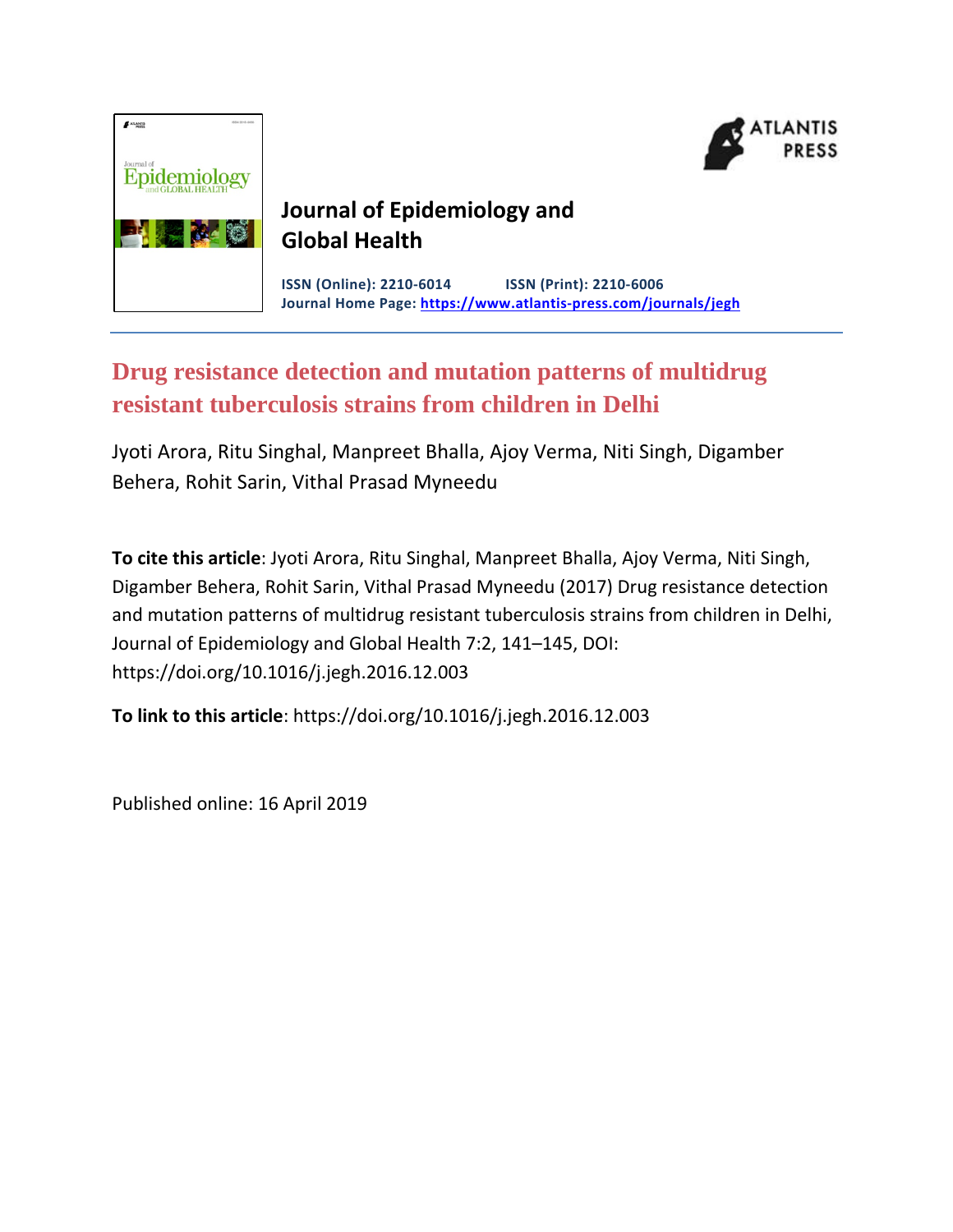



# Journal of Epidemiology and Global Health

journal homepage: where  $\frac{1}{2}$  equations  $\frac{1}{2}$  equations  $\frac{1}{2}$ 

# Drug resistance detection and mutation patterns of multidrug resistant tuberculosis strains from children in Delhi



Jyoti Arora <sup>a</sup>, Ritu Singhal <sup>a</sup>, Manpreet Bhalla <sup>a</sup>, Ajoy Verma <sup>a</sup>, Niti Singh <sup>a</sup>, Digamber Behera <sup>b</sup>, Rohit Sarin <sup>c</sup>, Vithal Prasad Myneedu<sup>a,\*</sup>

a Department of Microbiology, National Institute of Tuberculosis and Respiratory Diseases, Sri Aurobindo Marg, New Delhi, India **b** Department of Pulmonary Medicine, Postgraduate Institute of Medical Education and Research, Chandigarh, India

<sup>c</sup> Department of TB and Chest, National Institute of Tuberculosis and Respiratory Diseases, Sri Aurobindo Marg, New Delhi, India

## article info

Article history: Received 1 June 2016 Received in revised form 26 November 2016 Accepted 15 December 2016 Available online 7 February 2017

Keywords: Drug resistance Line probe assay Retreatment cases Smear positive Tuberculosis

# A B S T R A C T

A total of 312 sputum samples from pediatric patients presumptive of multidrug resistant tuberculosis were tested for the detection of drug resistance using the GenoTypeMTBDRplus assay. A total of 193 (61.8%) patients were smear positive and 119 (38.1%) were smear negative by Ziehl–Neelsen staining. Line probe assay (LPA) was performed for 208 samples/cultures (193 smear positive samples and 15 cultures from smear negative samples). Valid results were obtained from 198 tests. Of these, 125/198 (63.1%) were sensitive to both rifampicin (RIF) and isoniazid (INH). 73/198 (36.9%) were resistant to at least INH/RIF, out of which 49 (24.7%) were resistant to both INH and RIF (multidrug resistant). Children with tuberculosis are often infected by someone close to them, so strengthening of contact tracing in the program may help in early diagnosis to identify additional cases within the household. There is a need to evaluate newer diagnostic assays which have a high sensitivity in the case of smear negative samples, additional samples other than sputum among young children not able to expectorate, and also to fill the gap between estimated and reported cases under the program.

 2017 Ministry of Health, Saudi Arabia. Published by Elsevier Ltd. This is an open access article under the CC BY-NC-ND license (<http://creativecommons.org/licenses/by-nc-nd/4.0/>).

#### 1. Introduction

Childhood tuberculosis (TB) is one of the major causes of childhood morbidity and mortality. An estimated 74,000 children die from TB each year and account for around half a million new cases annually worldwide. It is estimated that childhood TB constitutes 10–20% of all TB in high-burden countries [\[1\]](#page-4-0).

In 2013, 63,919 pediatric TB cases were notified in India, under the Revised National Tuberculosis Control Program (RNTCP) [\[2\].](#page-4-0) Although child TB in India is estimated to be approximately 10% of the total adult incidence, only 6% of the total cases reported to the program are children. A large number of children with TB remain undiagnosed each year which makes it difficult to assess the actual magnitude of the childhood TB epidemic. Dodd and colleagues [\[3,4\]](#page-4-0) modeled TB infection and estimated a prevalence of 50 million infected children. India is predicted to account for 27% of the total burden of pediatric TB in 22 countries with high disease

burden. They interpreted that far more drug-resistant TB occurs in children than is diagnosed. According to their estimates, 850,000 children developed TB in 2014; 58,000 with isoniazid (INH) monoresistant TB, 25,000 with multidrug resistant (MDR) TB, and 1200 with extensively drug resistant (XDR) TB.

The challenges in diagnosing TB in children include the paucibacillary nature of the disease in many, difficulty to obtain a sample from young children, and low sensitivity of the commonly used smear microscopy technique. A molecular diagnostic test, GenotypeMTBDR plus Line probe assay (LPA; Hain Life Sciences, Nehran, Germany) was introduced in the RNTCP in 2011. The method is based on nucleic acid amplification directly from smear positive pulmonary specimens, permitting rapid detection of mutations in genes coding for resistance to rifampicin (RIF) and INH (Hain test). With LPA, turnaround time to diagnose MDR TB among smear positive pulmonary samples has decreased markedly [\[5,6\].](#page-4-0)

Although the role of pediatric TB in the transmission of disease may be lower than that of adult patients, pediatric TB can be a reservoir which constitutes a significant number of future adult cases. Therefore, the epidemiology of the disease in children reflects the efficiency of the control programs and also enables bet-

Peer review under responsibility of Ministry of Health, Saudi Arabia.

<sup>⇑</sup> Corresponding author at: Department of Microbiology, National Institute of Tuberculosis and Respiratory Diseases, Sri Aurobindo Marg, New Delhi 110030, India.

E-mail address: [tbmicro@gmail.com](mailto:tbmicro@gmail.com) (V.P. Myneedu).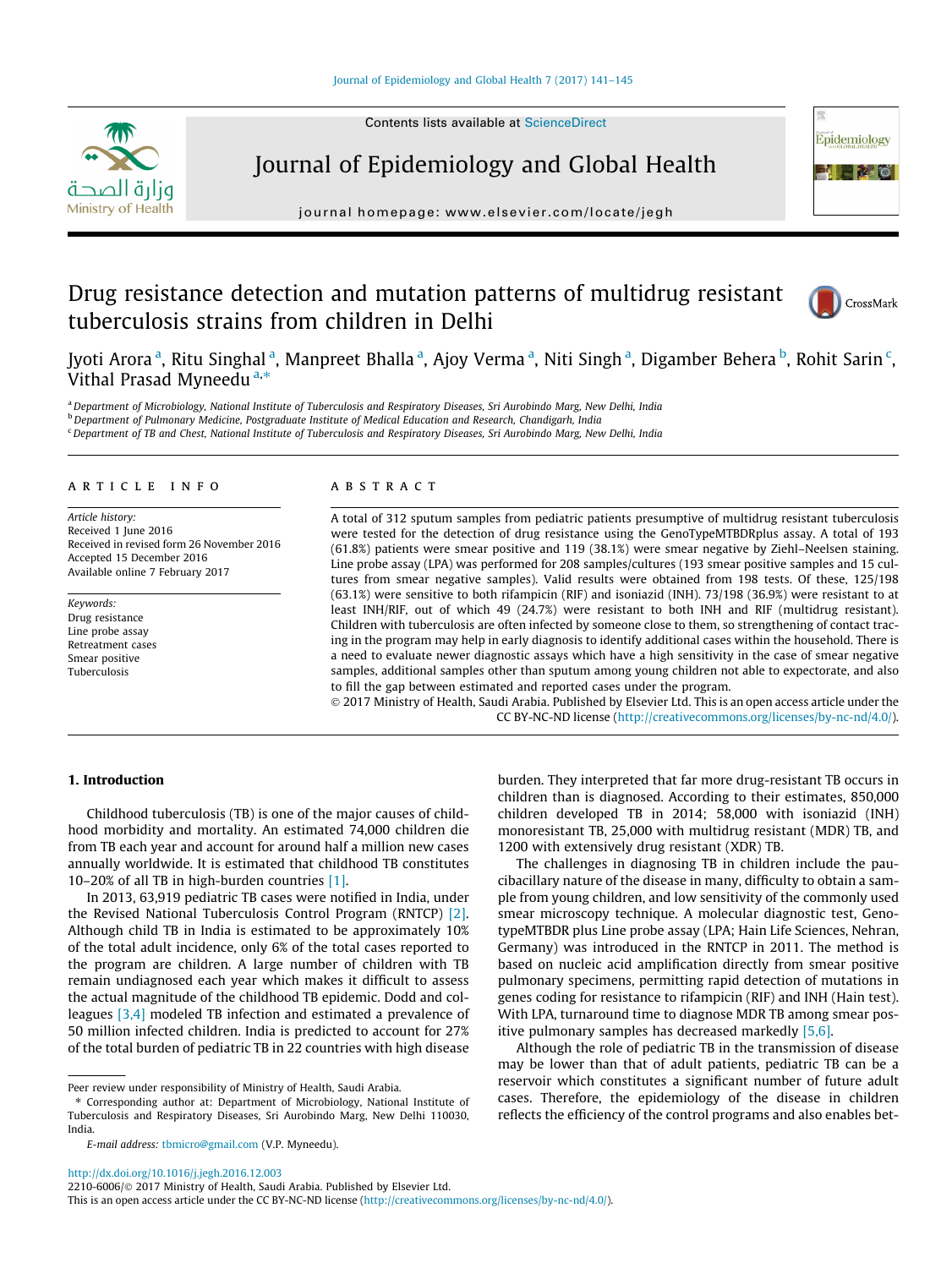ter predictions of the resources required for management of children with TB/DR TB.

Since there is limited data on TB among children and its genetic determinants, the present study was conducted at the National Institute of Tuberculosis and Respiratory Diseases, National Reference Laboratory (NRL), to determine the proportion of MDR TB among South Delhi children presumptive of MDR and to detect associated mutations in rpoB, katG, and inhA genes using the GenoType MTBDRplus assay.

#### 2. Materials and methods

### 2.1. Study setting

Delhi has an area of 1483 sq km, with a total population of 17 million and population density of 11,000/sq km. For the management of RNTCP, the state has been divided into 24 chest clinics. Under each chest clinic, there is one TB unit for half a million population having a designated microscopy center for every 0.1 million population. The Department of Microbiology, National Institute of Tuberculosis and Respiratory Diseases receives samples of presumptive MDRs from six South Delhi districts (population – 25 lakhs) for performing LPA under the program. A total of 312 samples from children  $\leq 15$  years were received from six districts of South Delhi and outpatient departments during October 2011 to December 2013.

#### 2.2. Patient demographic details and inclusion criterion

Sociodemographic characteristics of the study population were sourced from the referral for culture drug susceptibility testing (DST) forms and laboratory register. The data included age, sex, type of TB, and the presumptive MDR criterion of the patient.

The criteria for presumptive MDR-TB under the national program were: treatment failures among new TB cases, smear positive cases that remained smear positive after the 4th month of treatment with retreatment regimen, and pulmonary TB cases who were contacts of known MDR-TB cases (Criterion A). Criterion B included any smear positive follow up or smear positive retreatment case at diagnosis in addition to criterion A. Criterion C included smear negative retreatment cases and all HIV/TB coinfected cases at diagnosis in addition to Criteria A and B. Children who fulfilled the criteria for presumptive MDR-TB were screened in the peripheral DOT (Directly Observed Treatment) centers by medical officers and lab technicians, and referred to the lab for diagnosis.

#### 2.3. Sample collection processing

Sputum samples (spot and morning) were collected from each patient in 50 mL wide-mouthed sterile falcon tubes. All specimens were screened for the presence of acid fast bacilli by Ziehl–Neelsen staining. The samples were processed by the N-acetyl-L cysteine– sodium hydroxide method [\[7\].](#page-4-0) Smear positive samples were subjected to LPA directly from processed samples. All smear negative samples were inoculated in MGIT 960 liquid culture tubes. Tubes which flashed positive were subjected to smear microscopy and to immune-chromatographic assay for detection of the mpt64 antigen to confirm the presence of the Mycobacterium tuberculosis complex. These cultures were further subjected to LPA.

## 2.4. LPA

All smear positive samples and smear negative culture positive isolates were subjected to the Genotype MTBDR V 2.0 plus assay as

per the manufacturer's instructions. Each LPA strip had five control zones (conjugate, amplification, and a locus control each for rpoB, katG, and inhA genes). The test was considered as invalid in the case of a missing amplification band in a negative test result due to the presence of inhibitors or mistakes during amplification set up.

For RIF susceptibility determination, there were eight rpoB wild-type (WT1–WT8) and four mutant probes (MUT1 D516V, MUT2A H526Y, MUT2B H526D, and MUT3 S531L). For INH susceptibility determination, katG WT with two mutant probes (MUT1 S315T1 and MUT2 S315T2), and two inhA WT with four mutant probes (MUT1 C15T, MUT2 A16G, MUT3A T8C, MUT3B T8A) were present. Either missing of the WT band or the presence of a mutant band was taken as an indication of a resistant strain. The presence of all WT probes with no signal from the mutant probe was considered as sensitive. The presence of all wild type probes along with the presence of one or more mutant bands was considered as hetero resistant.

#### 3. Results

#### 3.1. Acid fast bacilli microscopy and culture

A total of 312 children who fulfilled the criteria of presumptive MDR and whose sample was sent for DST were analyzed for the study. The distribution patterns regarding age groups (years) and male to female sex-ratios were:  $0-5$   $n = 2$  (1/1); 6-10  $n = 43$ (11/32 or 0.34); 11-15  $n = 267$  (58/209). The mean age of patients was 13 years with 85.5% (267/312) of children in the age group of 11–15 years. Overall, there were more females than males with a male to female sex-ratio of 70/242 or 0.28 [\(Table 1](#page-3-0)). The proportion of cases between 0–15 years was 4–6% (312/5663) of the total presumptive MDR cases received for culture and DST from different districts ([Table 1\)](#page-3-0). All patients were retreatment cases: Category (Cat) I failure  $(n = 13)$ ; Cat II failure  $(n = 4)$ ; retreatment cases before starting Cat II treatment ( $n = 91$ ); any follow up positive during Cat I or Cat II treatment  $(n = 89)$ , smear negative retreatment cases ( $n = 101$ ); contact of MDR patients ( $n = 1$ ); and no information regarding criterion ( $n = 13$ ).

Of the total patients, 193 (61.8%) were smear positive and 119 (38.1%) were smear negative. Smear positivity was higher among the 11–15 year age group (179/267; 67%) followed by those aged 6–10 years (24/43; 55.8%). Of 119 smear negative samples, 15 (12.6%; 5 boys and 10 girls) were culture positive for M. tuberculosis complex. Of these there was one patient each of 9 and 12 years of age, two patients each of 10, 11 and 13 years, three patients of 15 years and four patients of 14 years of age.

#### 3.2. Drug susceptibility and mutation patterns

Samples/cultures of 208 children were subjected to LPA (193 directly from samples and 15 from culture). Valid results were obtained from 198 tests. Ten invalid samples were either scanty  $(n = 4)$  or  $1+(n = 6)$ . Of the 198, 125 (63.1%) were sensitive to both RIF and INH; 49 (24.7%) were found to be resistant to RIF and INH, 6 (3.0%) as mono-RIF resistant, and 18 (9.1%) as mono-INH resistant. In all, 27.8% (55/198) children were resistant to RIF [\(Table 1\)](#page-3-0).

The mutation pattern for RIF and INH resistance using GenoTypeMTBDRplus is presented in [Table 2.](#page-3-0) Among 55 RIF resistant strains, the commonest mutation was at codon S531L of the rpoB gene (41/55; 74.5%) followed by H526Y (3/55; 5.5%) and D516V (2/55; 3.6%). In 10 (18.2%) RIF resistant strains, resistance was determined by absence of one or more wild type probes with no gain in mutant probe. Hetero-resistance to RIF was found in seven samples (12.7%), with S531L being the most common mutation.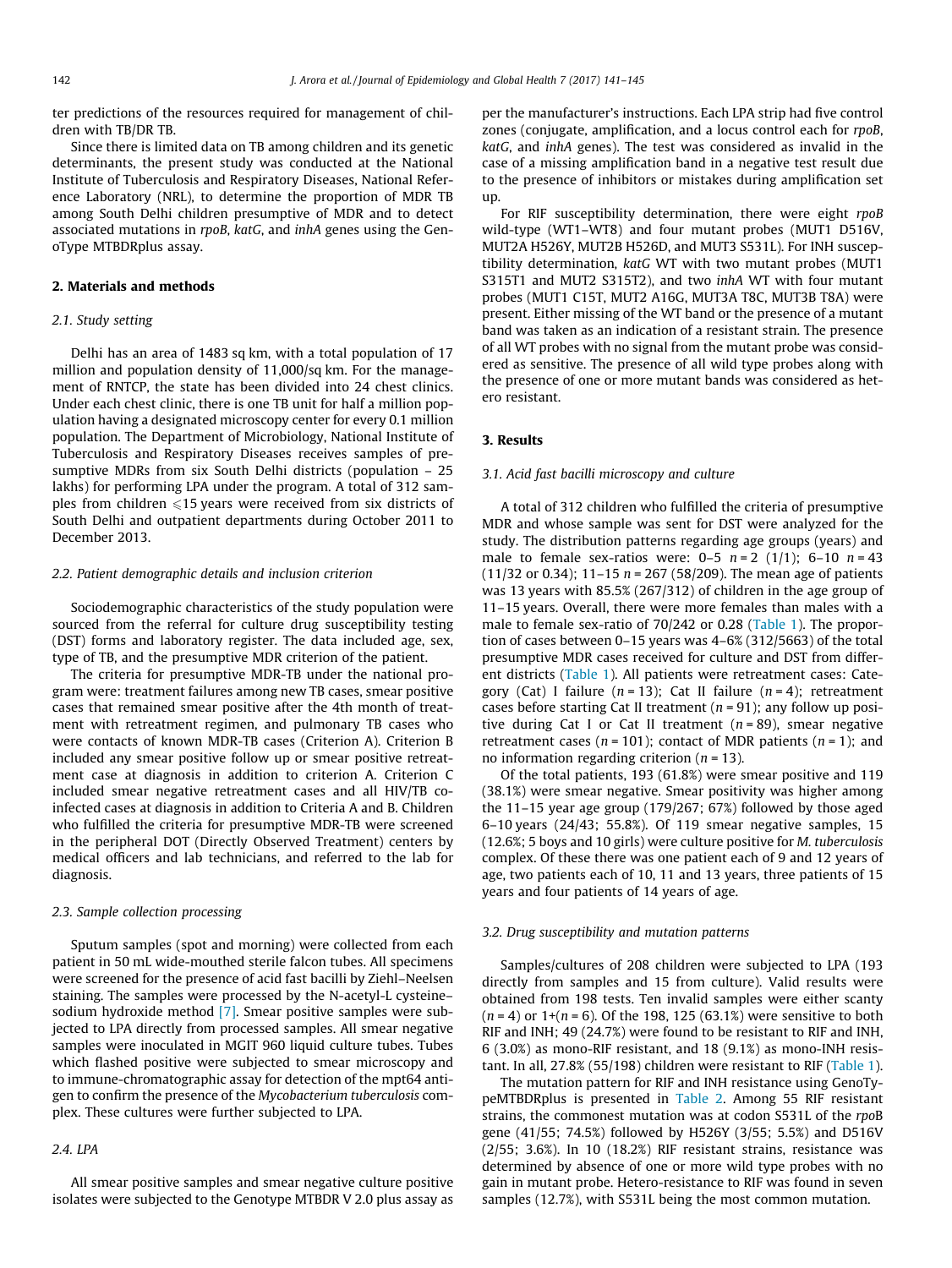<span id="page-3-0"></span>

| Table 1                                                                                       |  |  |
|-----------------------------------------------------------------------------------------------|--|--|
| Demographic details and resistance patterns obtained from different districts of South Delhi. |  |  |

| <b>Districts</b> | Samples of children $\leq 15$ /total samples of<br>MDR suspect received (%) | Male $(\%)$      | Female<br>(%)     | $Sm+(%)$          | $Sm-$ (%)         | Valid<br><b>LPA</b> | IR<br>sensitive<br>(%) | IR<br>resistant<br>(%) | Mono R<br>resistant $(\%)$ | Mono I<br>resistant $(\%)$ |
|------------------|-----------------------------------------------------------------------------|------------------|-------------------|-------------------|-------------------|---------------------|------------------------|------------------------|----------------------------|----------------------------|
| <b>NITRD</b>     | 91/1636 (5.56)                                                              | 23<br>(25.3)     | 68 (74.7)         | 53 (58.2)         | 38(41.8)          | 55                  | 37 (67.3)              | 9(16.4)                | 3(5.4)                     | 6(10.9)                    |
| BJ               | 30/538 (5.57)                                                               | 8(26.7)          | 22(73.3)          | 16(53.3)          | 14 (46.7)         | 15                  | 12(80)                 | 3(20.00)               | $\bf{0}$                   | $\bf{0}$                   |
| <b>DFIT</b>      | 55/865 (6.35)                                                               | 12<br>(21.8)     | 43 (78.2)         | 38 (69.1)         | 17(30.9)          | 39                  | 25(64.1)               | 12(30.8)               | - 0                        | 2(5.1)                     |
| MN               | 57/1146 (4.97)                                                              | 13<br>(22.8)     | 44 (77.2)         | 28(49.1)          | 29(50.9)          | 31                  | 14(45.2)               | 13(41.9)               | $\bf{0}$                   | 4(12.9)                    |
| <b>RTRM</b>      | 27/636 (4.24)                                                               | 3(11.1)          | 24(88.9)          | 18 (66.7)         | 9(33.3)           | 19                  | 16(84.2)               | 1(5.3)                 | $\bf{0}$                   | 2(10.5)                    |
| MT               | 10/199 (5.02)                                                               | 2(20.0)          | 8(80.0)           | 9(90.0)           | 1(10.0)           | 8                   | 4(50.0)                | 3(37.5)                | 1(12.5)                    | $\bf{0}$                   |
| <b>NA</b>        | 42/643 (6.53)                                                               | 9(21.4)          | 33 (78.6)         | 31 (73.8)         | 11 (26.2)         | 31                  | 17 (54.8)              | 8(25.8)                | 2(6.5)                     | 4(12.9)                    |
| Total            | 312/5663 (5.5)                                                              | 70/312<br>(22.4) | 242/312<br>(77.6) | 193/312<br>(61.9) | 119/312<br>(38.1) | 198                 | 125/198<br>(63.1)      | 49/198<br>(24.7)       | 6(3.0)                     | 18(9.1)                    |

BJ = Bijwasan; DFIT = Damien foundation India Trust; I = isoniazid; LPA = line probe assay; MN = Malviya Nagar; MT = Moti Nagar; NA = non area (outpatient department (OPD) patients); NITRD = National Institute of TB and Respiratory Diseases; RTRM = Rao Tula Ram Memorial; Sm+ = smear positive; Sm- = smear negative; R = rifampicin.

Table 2 Pattern of gene mutations in resistant Mycobacterium tuberculosis strains using the Genotype MTBDRplus assay.

| Gene        | WT probes; $+/-$  | MUT probes $+/-$ | Codon        | Gene region/mutation | No. of samples (RIF $R$ n = 55; INH $R$ n = 67) |
|-------------|-------------------|------------------|--------------|----------------------|-------------------------------------------------|
| rpoB        | $WT8-$            | $MUT3+$          | S531L        | 530-533              | 35                                              |
|             |                   | $M1+, M3+$       | D516V, S531L | 506-509, 530-533     |                                                 |
|             |                   | No mutant probe  |              |                      |                                                 |
|             | All WT+           | $MUT3+$          | S531L        | 530-533              | 4                                               |
|             |                   | $MUT1+$          | D516V        | 506-509              |                                                 |
|             |                   | MUT2A            | H526Y        | 526-529              |                                                 |
|             |                   | MUT2B+, MUT3+    | H526D, S531L | 526-529, 530-533     |                                                 |
|             | $WT3 -$ , $WT4 -$ | No mutant probe  |              | 513-517, 517-519     | 4                                               |
|             | WT7-, WT8-        | MUT2A            | <b>H526Y</b> | 526-529, 530-533     |                                                 |
|             | $WT7-$            | MUT2A            | <b>H526Y</b> | 526-529              |                                                 |
|             |                   | No mutant probe  |              |                      |                                                 |
|             | $WT2-$            | No mutant probe  |              | 510-513              |                                                 |
|             | $WT2-, WT3-$      | No mutant probe  |              | 510-513, 513-517     | $\overline{2}$                                  |
| Kat G       | $WT -$            | $MUT1+$          | S315T1       | 315                  | 58                                              |
|             | WT+               | $MUT1+$          | S315T1       | 315                  | 6                                               |
|             | $WT -$            | No mutation      | S315T1       | 315                  | $\overline{2}$                                  |
| <b>InhA</b> | $WT1 -$           | $MUT1+$          | C15T         | $-15$                |                                                 |

MUT = mutant;  $+/-$  = present/absent; R = resistant; WT = wild type.

Among 67 INH resistant strains, high level resistance corresponding to a mutation in codon 315 of the Kat G gene occurred in 98.5% (66/67) of samples, whereas low level resistance (C15T mutation) in the –15-promoter region was present in a single strain. Hetero-resistance with both WT and mutant pattern to INH was found in 9% (6/67) strains (Table 2).

#### 4. Discussion

The majority of children, 267/ 312 (85.5%) were in the age group of 11–15 years. Some recent studies have shown that adolescents are a vulnerable group with a higher chance of developing the disease compared to young children  $[8,9]$ . In the present study, the majority of children in the higher age group may be due to selection bias, as children below 6 years are not able to expectorate the sputum. Obtaining specimens like gastric lavage aspirate, induced sputum, and bronchoalveolar lavage is challenging, which highlights the fact that presumptive TB and DR-TB among younger children and infants may be underdiagnosed.

Most of the children had adult type sputum positive or even MDR pulmonary TB with a high prevalence of disease in girls (77.5%,  $p < 0.001$ ). It is confirmed that adolescent girls have a greater tendency to develop adult type sputum smear positive TB than boys [\[10\]](#page-4-0). In both sexes, the highest risk occurs during the peak of adolescent growth spurts. The development of TB is also often associated with menarche [\[11\]](#page-5-0) and to the hormonal and metabolic perturbations of puberty. A recent study from Iran has similar findings and showed that prevalence of TB increased by increasing age and the population of female patients also rose [\[12\]](#page-5-0). Similar findings of another study showed that the smear positive pediatric TB was found more often in adolescent girls than boys of the same age [\[13\]](#page-5-0).

Children constituted around 5% of the total presumptive MDRs referred for DST and were Cat I/Cat II failures/any follow-up smear positives/smear negative retreatment cases. Only a single child was enrolled as contact of MDR. Current World Health Organization guidelines advise that all children <5 years of age who are in close contact with a sputum smear positive index patient should be actively traced, screened for TB, and provided preventive chemotherapy after active TB has been excluded [\[14\]](#page-5-0). Contact tracing needs strengthening in most high burden settings, including India. Presently, the coverage is less than satisfactory as internal evaluations conducted between 2012 and 2014 noted that 35– 70% of children aged 6 years did not receive chemoprophylaxis, highlighting the need to prioritize this activity [\[15\].](#page-5-0) Because children with TB have often been infected by someone close to them, contact tracing and drug susceptibility testing of adults with TB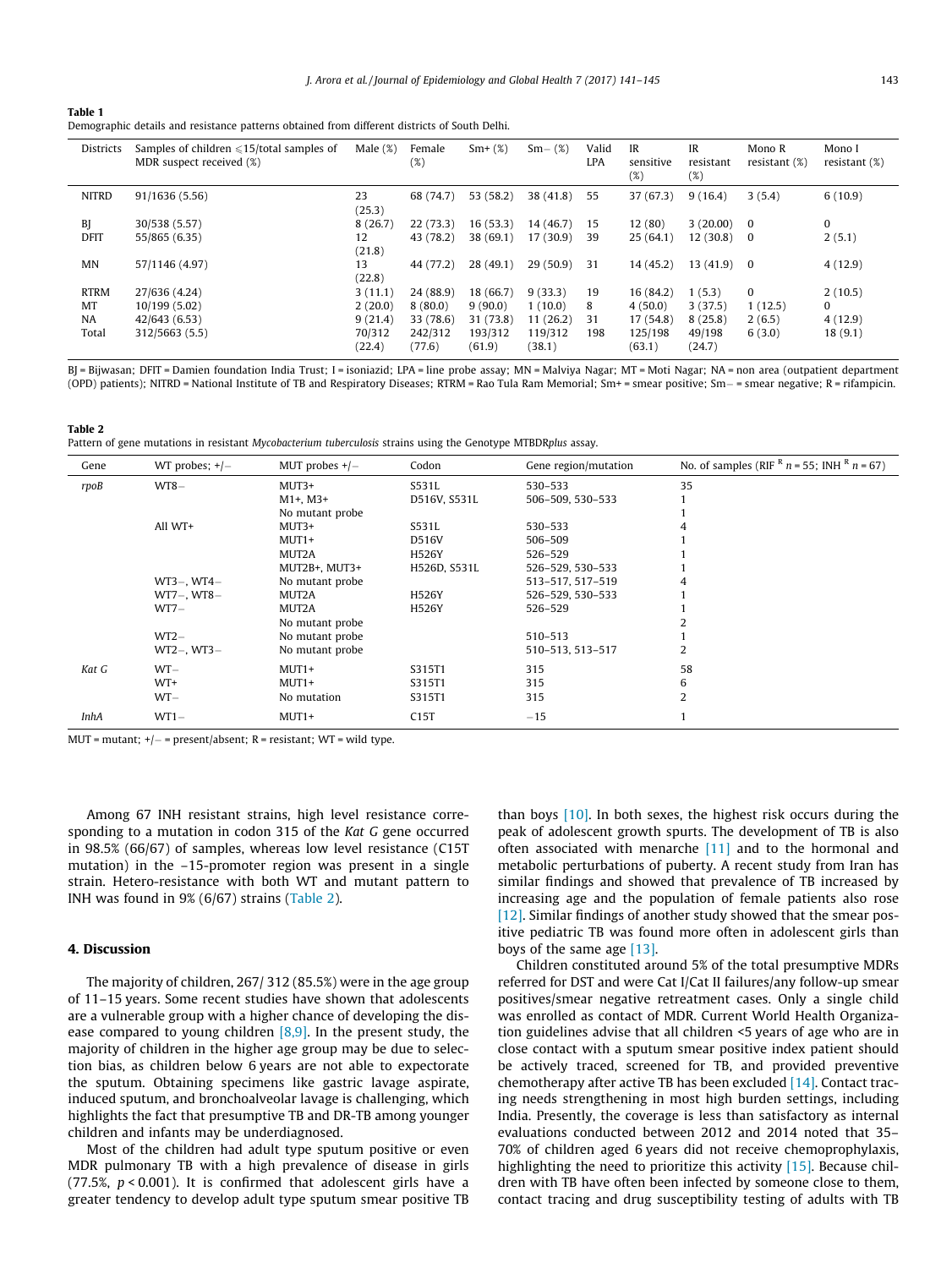<span id="page-4-0"></span>can provide crucial data to inform treatment of children with nonmicrobiologically confirmed TB and of apparently healthy children with latent TB infection.

38% of cases were smear negative and culture positivity among these was low (12.6%). The LPA can be set up at the IRL/NRL level, as it requires sophisticated laboratory equipment, quality control measures, trained human resources, and backup of solid/liquid culture to manage specimens that are smear negative. Although the use of LPA reduces the turnaround time in smear positive samples, smear negative and extrapulmonary samples must first be cultured prior to genotypic analysis. There is a need to evaluate newer diagnostic assays which have a high sensitivity in the case of smear negative samples for this vulnerable group. The present study included only sputum samples. Since the rates of extrapulmonary, especially meningeal, TB are high in children, we need to empha-size equally on extrapulmonary samples [\[16\].](#page-5-0) Recently, a pilot study using upfront Xpert MTB/RIF testing for diagnosis of TB in a pediatric population in respiratory and extrapulmonary specimens was conducted in India. It showed a twofold increase in TB case detection over smear microscopy and detection of significant numbers of RIF-resistant TB cases [\[17\]](#page-5-0).

RIF resistance was detected in 27.8% (55/198) samples with valid LPA results. The resistance detected was high as compared to an earlier study by Singhal et al. [6] which mainly included an adult population (RIF resistance 459/2038; 22.5%).

74.5% (41/55) of the strains harbored a mutation in codon S531L similar to other studies from Delhi (59–72%) [6,13]. Among 67 INH resistant strains, all except one had a mutation at codon 315 corresponding to high level resistance. In contrast, InhA mutations were found in 13.4–17% and katG mutation occurred in around 88% of INH resistant strains in the previous studies from Delhi [6,18].

A total of 18 cases (9.1%) were monoresistant to INH. The figures are almost similar to mono INH resistance found among adults (unpublished data from the laboratory). Notably, these patients would not be diagnosed by newer diagnostic tests which only test for rifampin resistance. Since INH resistance increases the likelihood of poor outcomes including treatment failure, population based studies are required to determine the true incidence of INH resistance among different epidemiological areas [\[19\].](#page-5-0)

As compared to adults, children with drug resistant TB usually have transmitted resistance, and MDR cases among children represent recent infection with drug resistant strains. DST patterns among children provide important information regarding current transmission patterns in the community and implementation of control programs. The relation between strain genotype and clinical manifestation of disease is poorly documented in children. Our preliminary findings demonstrated that SIT1/Beijing (28/90 or 31.1%), followed by SIT26/CAS1-Delhi (27/90 or 30%) were predominant among children from Delhi. The same SITs were predominant, although with different percentages in adult XDR patients, which reflects the considerable transmission of these genotype families in this setting [\[20,21\].](#page-5-0) Epidemiological surveys from South Africa demonstrated that pediatric MDR TB tripled over the last 15 years (2.3–6.7%) and the main mode of acquisition was primary transmission of a drug resistant strain [\[22\]](#page-5-0). If newly diagnosed TB cases in children are put to first line therapy based on smear examination, some of the primary resistant cases among children may be missed/not detected. This in turn may expose large numbers of children to inadequate TB treatment, leading to risk of treatment failure, development of further resistance, and increased mortality. Recently, all pediatric cases presumptive of TB have been prioritized for testing with molecular diagnostics (CBNAAT/LPA) as per standards of TB care in India. However, identification of children with TB/MDR-TB has gaps, and further training and sensitization of both private and public pediatricians and health care workers is required to improve access to diagnostic and treatment services.

Consideration of additional samples like gastric aspirate and induced sputum in the case of children not able to expectorate can further help in confirming a correct diagnosis among this group.

Since the study was conducted in a routine program setting it is likely to reflect the reality in the field. The limitations of the present study were the small number of samples received and since 104/312 (33.3%) of children were smear negative culture negative, the data underestimate the true burden of TB in this group. Second line DST data was not available for all patients and hence not projected in the manuscript. More studies with complete resistance profiles to all first and second line drugs among children are required, given the fact of high fluoroquinolone resistance present in India.

The present study , although limited by the small sample size, is however concerning, and additional studies are needed to more accurately define the prevalence of such resistant strains in both pulmonary and extrapulmonary samples among this vulnerable population.

With the introduction of new and emerging technologies, universal access to DST of all TB patients, to allow for individualized, DST guided drug regimens becomes more feasible. Active tracing and screening of household contacts at high risk would allow children with the disease to receive early diagnosis, thus reducing complications. Active case finding and new strategies to improve case detection among smear negative patients and increased access to care are required for better management of TB in children.

### Conflict of interest

None declared.

#### Acknowledgements

We are thankful to Central TB Division, Ministry of Health & Family Welfare, Govt. of India and Foundation of Innovative New Diagnostics (FIND) India for logistic support. We acknowledge support of Mr. Grish Chandra Sah and Ms Khushboo in carrying out this study.

#### References

- [1] [Marais BJ, Hesseling AC, Gie RP, Schaaf HS, Beyers N. The burden of childhood](http://refhub.elsevier.com/S2210-6006(16)30106-X/h0005) [tuberculosis and the accuracy of community-based surveillance data. Int J](http://refhub.elsevier.com/S2210-6006(16)30106-X/h0005) [Tuberc Lung Dis 2006;10:259–63](http://refhub.elsevier.com/S2210-6006(16)30106-X/h0005).
- [2] Tuberculosis Control Program. TB India 2015, RNTCP Annual Status Report, Reach the Unreached, 2015. Available at: [http://www.tbcindia.nic.in/pdfs/tb%](http://www.tbcindia.nic.in/pdfs/tb%20india%202014.pdf) [20india%202014.pdf.](http://www.tbcindia.nic.in/pdfs/tb%20india%202014.pdf)
- [3] [Dodd PJ, Gardiner E, Coghlan R, Seddon JA. Burden of childhood tuberculosis in](http://refhub.elsevier.com/S2210-6006(16)30106-X/h0015) [22 high-burden countries:a mathematical modelling study. Lancet Glob Health](http://refhub.elsevier.com/S2210-6006(16)30106-X/h0015) [2014;2:453–9](http://refhub.elsevier.com/S2210-6006(16)30106-X/h0015).
- [4] [Dodd PJ, Sismanidis C, Seddon JA. Global burden of drug-resistant tuberculosis](http://refhub.elsevier.com/S2210-6006(16)30106-X/h0020) [in children: a mathematical modelling study. Lancet Infect Dis](http://refhub.elsevier.com/S2210-6006(16)30106-X/h0020) [2016;16:1193–201.](http://refhub.elsevier.com/S2210-6006(16)30106-X/h0020)
- [5] [Singla N, Satyanarayana S, Sachdeva KS, Van den Bergh R, Reid T, Tayler-Smith](http://refhub.elsevier.com/S2210-6006(16)30106-X/h0025) [K, et al. Impact of introducing the line probe assay on time to treatment](http://refhub.elsevier.com/S2210-6006(16)30106-X/h0025) [initiation of MDR-TB in Delhi, India. PLoS One 2014;9:e102989.](http://refhub.elsevier.com/S2210-6006(16)30106-X/h0025)
- [6] [Singhal R, Myneedu VP, Arora J, Singh N, Bhalla M, Verma A, Sarin R. Early](http://refhub.elsevier.com/S2210-6006(16)30106-X/h0030) [detection of multi-drug resistance and common mutations in](http://refhub.elsevier.com/S2210-6006(16)30106-X/h0030) Mycobacterium tuberculosis [isolates from Delhi using GenoType MTBDRplus assay. Ind J Med](http://refhub.elsevier.com/S2210-6006(16)30106-X/h0030) [Microbiol 2015;33:46–52](http://refhub.elsevier.com/S2210-6006(16)30106-X/h0030).
- [7] [Kent PT, Kubica GP. Public health mycobacteriology: a guide for the level III](http://refhub.elsevier.com/S2210-6006(16)30106-X/h0035) [laboratory. Atlanta, GA, USA: US Department of Health and Human Services,](http://refhub.elsevier.com/S2210-6006(16)30106-X/h0035) [Centers for Disease Control; 1985](http://refhub.elsevier.com/S2210-6006(16)30106-X/h0035).
- [8] [Phongsamart W, Kitai I, Gardam M, Wang J, Khan K. A population-based study](http://refhub.elsevier.com/S2210-6006(16)30106-X/h0040) [of tuberculosis in children and adolescents in Ontario. Pediatr Infect Dis J](http://refhub.elsevier.com/S2210-6006(16)30106-X/h0040) [2009;28:416–9](http://refhub.elsevier.com/S2210-6006(16)30106-X/h0040).
- [9] [Nejat S, Buxbaum C, Eriksson M, Pergert M, Bennet R. Pediatric tuberculosis in](http://refhub.elsevier.com/S2210-6006(16)30106-X/h0045) [Stockholm: a mirror to the world. Pediatr Infect Dis J 2012;31:224–7.](http://refhub.elsevier.com/S2210-6006(16)30106-X/h0045)
- [10] [Isanaka S, Mugusi F, Urassa W, Willett WC, Bosch RJ, Villamor E, et al. Iron](http://refhub.elsevier.com/S2210-6006(16)30106-X/h0050) [deficiency and anemia predict mortality in patients with tuberculosis. J Nutr](http://refhub.elsevier.com/S2210-6006(16)30106-X/h0050) [2012;142:350–7.](http://refhub.elsevier.com/S2210-6006(16)30106-X/h0050)